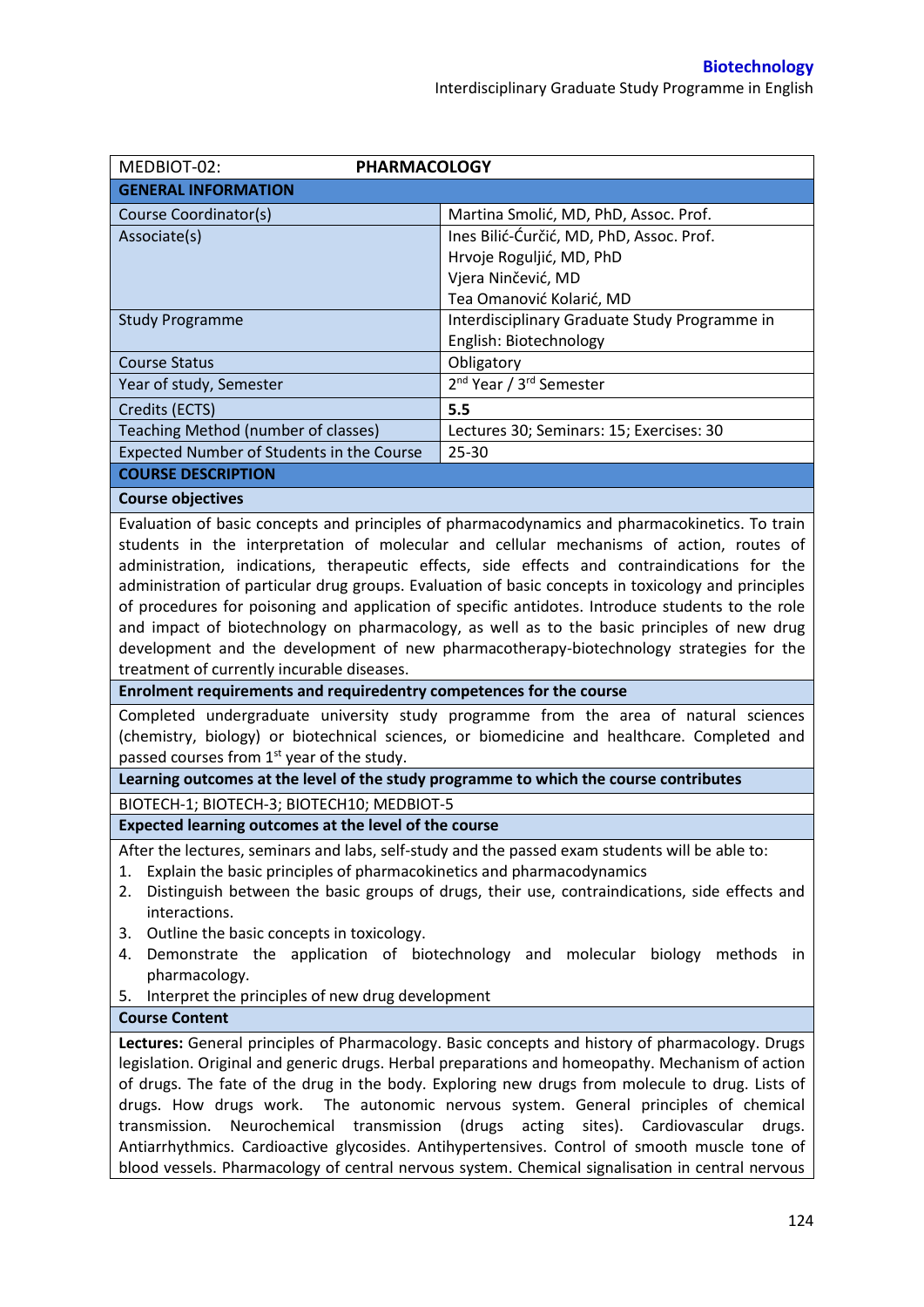system. Target sites of drug action. Amino acid transmitters and other transmitters. Pain. Analgesics. Anesthetics. Chemical mediators for signal transmission. Pharmacology of the digestive system. Tumor biology and drug used in treatment of neoplasms. Pathogenesis of malignancy, principles of cytotoxic drugs. Possible new approaches in the treatment of malignancies.

Antimicrobial drugs and chemotherapy for infectious diseases. Molecular basis of chemotherapy. Introduction to Toxicology. Toxicological terms and definitions. Specific chemical substances. Pesticides. Genomics, pharmacogenomics, personalized medicine. Drug development, molecular biotechnology, economics in medical biotechnology.

**Problem seminars:** Drug binding to molecules in the cell. Drug specificity. Receptor classification. Drug-receptor interaction. Movement of drug molecules through cellular barriers. Absorption and distribution of drugs. Drug availability. Drug metabolism. Biotransformation reactions.

Receptor proteins. Ion channels as sites of action of drugs. Cellular mechanisms (excitation, contraction, secretion). Regulation of intracellular calcium. Muscular contraction. Excretion of drugs and their metabolites. The peripheral nervous system. Cholinergic receptor agonists and antagonists. Effects of drugs on cholinergic transmission. Adrenergic receptor agonists and antagonists, drugs that affect noradrenergic transmission.

The action of different drug groups. Diuretics and RAAS inhibitors. Transport mechanisms. Pharmacology of diuretics and RAAS inhibitors. Calcium channel blockers, vasodilators.

Asthma medications. Drugs used in chronic bowel disease. Antiseizure drugs. Mechanism of antiseizure drugs action. Antidepressants. Addictive drugs and drug abuse. Psychomotor stimulants. Psychomimetics. The nature of drug addiction. Ethanol. Cannabis. Anesthetics. Nonsteroidal anti-inflammatory drugs, anti-rheumatics. Treatment of chronic pain. Drugs with effect on the reproductive system. Endocrine reproduction control and medications that affect it. Contraceptives. Pancreatic hormones and diabetes treatment. Antibacterial drug resistance. Antimicrobial activity, resistance, pharmacokinetics, clinical use of antimicrobials. Antiviral drugs. Biological drugs. Pancreatic hormones and diabetes treatment.

**Laboratory excercises**: Pharmacokinetics. Excretion of drugs and their metabolites. Monitoring of antiepileptic therapy. Monitoring of immunosuppressive therapy. Mechanism of action of antipsychotics. Monitoring the effect and side effects of opioid analgesics. The effect of anesthetics. Drugs for the treatment of coagulation disorders and dyslipidemia.

New tumor drugs, kinase inhibitors and growth factors. Mechanism of action, clinical application. Monoclonal antibodies, from structure to therapeutic use. Vaccines.

### **Type of instruction**

Lectures; Problem seminars; laboratory exercises

#### **Student responsibilities**

Attending all forms of teaching is compulsory, and the student must attend all knowledge tests. The student can justify absenteeism with 30% (full-time students) or 50% (part-time students) of each form of teaching. For every undrafted seminar student must pass preliminary exam on. The student is required to access all forms of assessment.

### **Screening of student's work** *(Correlation between learning outcomes, teaching methods and grading)*

| Type of activity  | <b>ECTS</b>    | Learning       | <b>Student activity</b> | <b>Assessment</b> | <b>Rating points</b> |      |
|-------------------|----------------|----------------|-------------------------|-------------------|----------------------|------|
|                   |                | <b>Outcome</b> |                         | methods           | Min.                 | Max. |
| Class attendance  | $\overline{2}$ | 2.5            | Class                   | Seminar           | 1.5                  | 5    |
| (lectures,        |                |                | attendance,             | presentation      |                      |      |
| seminars,         |                |                | Seminar essay           | Seminar           | 1.5                  | 7    |
| excercises)       |                |                |                         | preliminar        |                      |      |
|                   |                |                |                         | exams             |                      |      |
|                   |                |                |                         | Laboratory        | 3                    | 8    |
|                   |                |                |                         | exrcises          |                      |      |
| Knowledge assess- | 3.5            | $1 - 5$        | Partial tests           |                   | 44                   | 80   |